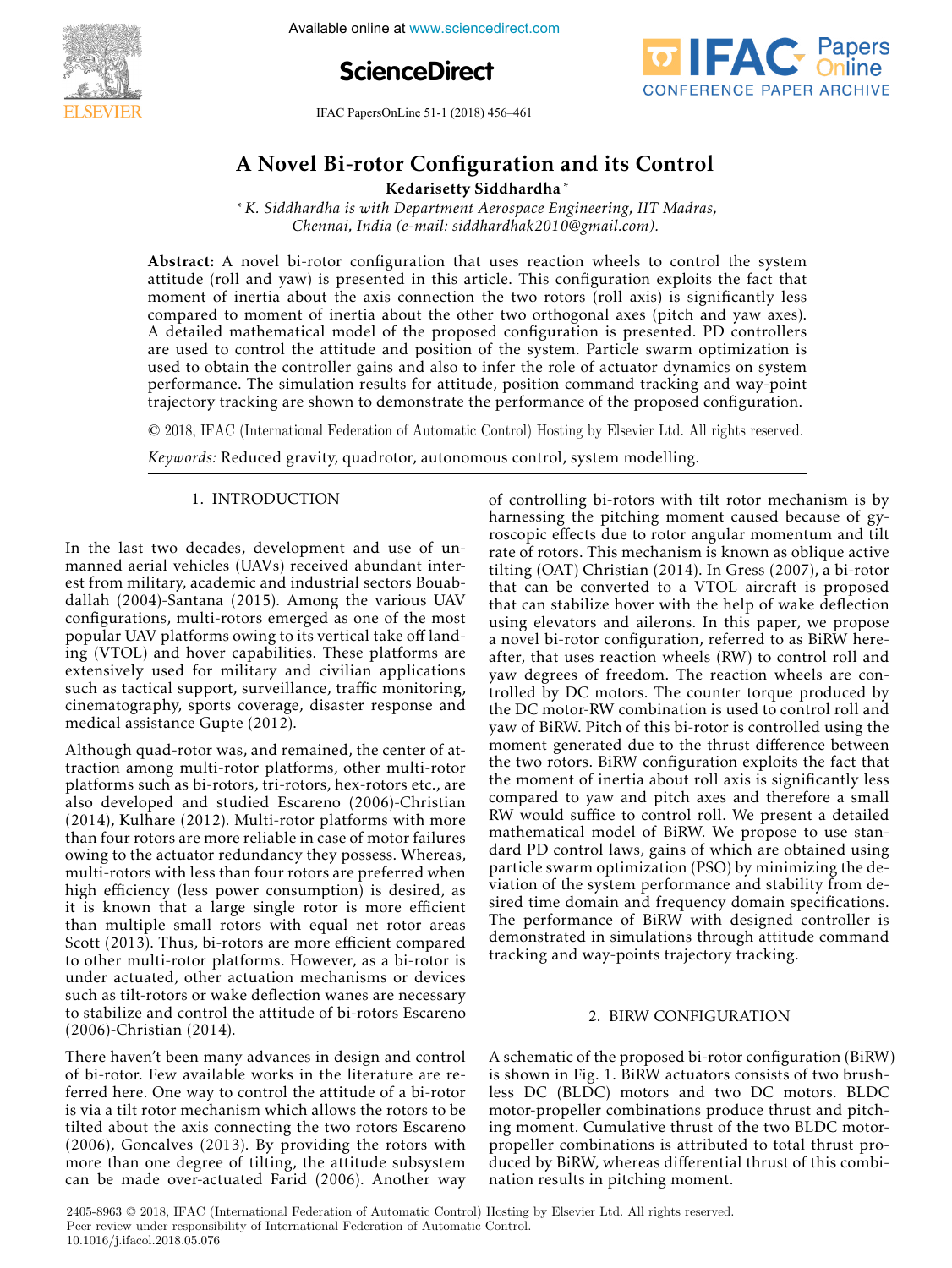Each DC motor drives a reaction wheel. The counter torque produced by DC motor-RW combination produces rolling and yawing moments. DC motors and RWs are chosen such that the counter torques produced by them are sufficient to control yaw and roll of BiRW. The simplest solution to control roll and yaw using RWs would be to place each DC motor-RW combination along each of roll and yaw axes. Since the moment of inertia about yaw axis is much larger than moment of inertia about roll axis, to attain similar control effectiveness, the DC motor-RW along yaw axis would be required to be far larger in size. Instead, for our configuration, we choose two identical DC motors and RWs. To attain similar control effectiveness, we position DC motor-RW combinations at an angle with respect to roll axis (refer to Fig.2) such that ratio of the combined maximum counter torque components about roll and yaw axes is equal to the ratio of moment of inertia of the BiRW about these axes.



Fig. 1. BiRW configuration

## 3. MATHEMATICAL MODEL

In this section, we model the actuators of BiRW, the forces and moments acting on the bi-rotor, and derive the equations governing the motion of BiRW. Definitions of various parameters that appear in the modeling and the numerical values used in simulations presented in this paper are given in the appendix. The reader may refer to the tables in the appendix for explanation of the symbols used in the equations that follows.



Fig. 2. BiRW description and reference frames

# *3.1 Reference frames*

We choose a body fixed frame  $x_b$ - $y_b$ - $z_b$  as shown in Fig. 2. Its origin  $O_b'$  coincides with the center of gravity of BiRW. The unit vectors along positive  $x<sub>b</sub>$ ,  $y<sub>b</sub>$  and  $z<sub>b</sub>$ directions are  $i_{\rm b}$ ,  $j_{\rm b}$  and  $k_{\rm b}$  respectively. Inertial reference

frame is chosen as the Earth fixed frame  $x_e - y_e - z_e$  which is the standard North-East-Down frame as shown in Fig. 2.

## *3.2 Modeling of actuators*

The actuation mechanism of BiRW comprise DC motors and BLDC motors.

*DC motor* In our modeling, DC motors are assumed to have viscous as well as Coulomb friction (a constant torque opposing rotation). The mathematical model for a DC motor is given by the following set of equations.

$$
\frac{\mathrm{d}i_a}{\mathrm{d}t} = -\frac{R_a}{L_a}i_a - \frac{k_b}{L_a}\Omega + \frac{1}{L_a}e_a, \frac{\mathrm{d}\Omega}{\mathrm{d}t} = \frac{k_t}{J}i_a - \frac{B}{J}\Omega - \frac{f}{J}\mathrm{sgn}(\Omega) \tag{1}
$$

where  $e_a$  is the applied armature voltage.

*BLDC motor* An accurate mathematical modeling of BLDC motor is much more complicated compared to DC motor modeling owing to its complex construction. Therefore, an approximate mathematical model for BLDC motor is given as

$$
\frac{d\omega}{dt} = -\frac{1}{\tau_m}\omega + \frac{k_d}{\tau_m}e\tag{2}
$$

where, *ω* is shaft angular speed of BLDC motor and *e* is the voltage supplied to integrated switching circuit.

# *3.3 Modeling forces*

We assume that drag force acting on the body is negligible, therefore, we consider only gravitational force and the thrust produced by rotors.

Table 1. BiRW forces

| Description                                                                           | Definition                                                                                  |
|---------------------------------------------------------------------------------------|---------------------------------------------------------------------------------------------|
| Force due to<br>gravity $(F_{\sigma})$                                                | $-mg\sin\theta i_{\rm h} + mg\sin\phi\cos\theta j_{\rm h} + mg\cos\phi\cos\theta k_{\rm h}$ |
| Force produced $\vert -b \sum_{i=1}^{2} \omega_i^2 \mathbf{k}_b$<br>by rotors $(F_n)$ |                                                                                             |

where  $\phi$ ,  $\theta$  and  $\psi$  are roll, pitch and yaw Euler angles respectively that describe the attitude of BiRW in inertial frame of reference and *g* is the acceleration due to gravity.

## *3.4 Modeling moments*

BiRW experiences moment due to counter torques and gyroscopic effects. These are modeled as follows

Table 2. BiRW moments

| Description                                        | Definition                                                                                                                       |
|----------------------------------------------------|----------------------------------------------------------------------------------------------------------------------------------|
| Propeller<br>torque $(\tau_d)$                     | $(T_1 - T_2)l j_b + \sum_{i=1}^{2} Q_i k_b$                                                                                      |
| Reaction wheel<br>counter torque<br>$(\tau_r)$     | $J\sum_{i=1}^{2}\left[-\frac{d\Omega_{i}}{dt}\cos\gamma_{i}i_{b}+\frac{d\Omega_{i}}{dt}\sin\gamma_{i}k_{b}\right]$               |
| Body<br>gyro-<br>scopic<br>torque<br>$(\tau_{gm})$ | $J_{\rm m} \sum_{i=1}^{2} (-1)^{i} \omega_i - q i_{\rm b} + p j_{\rm b}$                                                         |
| gyroscopic<br>RW<br>torque $(\tau_{gr})$           | $J\sum_{i=1}^{2}\Omega_i\Big[-q\sin\gamma_i i_{\rm b} + (p\sin\gamma_i + r\cos\gamma_i)j_{\rm b} - q\cos\gamma_i k_{\rm b}\Big]$ |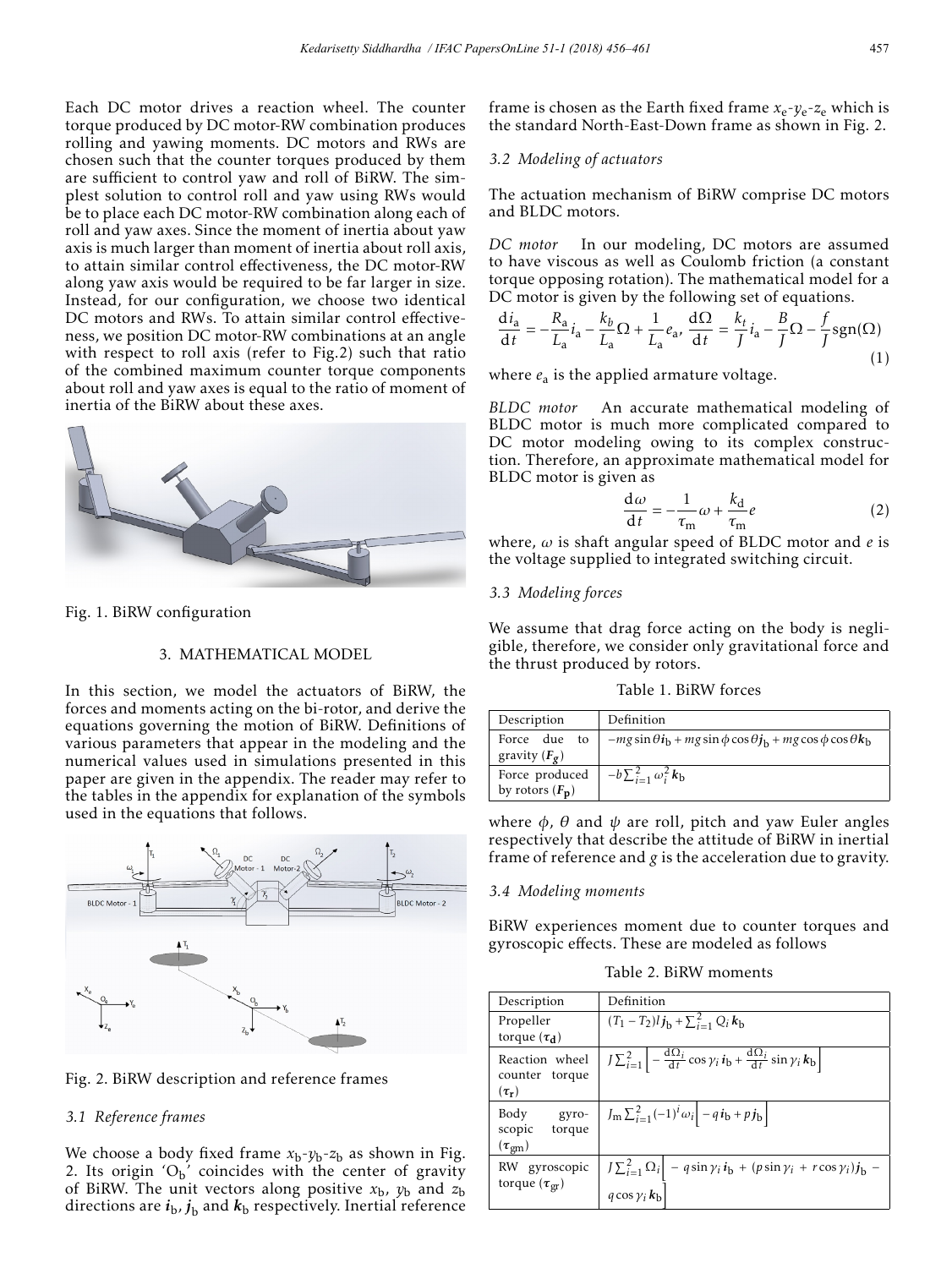where, *p*, *q* and *r* are body rates along  $x<sub>b</sub>$ ,  $y<sub>b</sub>$  and  $z<sub>b</sub>$  respectively. The thrust and counter torque by *i*th propeller are  $T_i = b\omega_i^2$ ,  $Q_i = (-1)^i d\omega_i$  $i = 1.2$ .

### *3.5 Governing equations*

The translation and attitude governing equations of BiRW are given by the standard Newton-Euler rigid body equations

$$
\frac{d(mV_b)}{dt} + \Omega_b \times (mV_b) = F_b, \frac{d(\mathbf{\Omega}_b)}{dt} + \Omega_b \times (I\Omega_b) = \tau_b
$$
\n(3)

 $w$  *where,*  $V_b = u i_b + v j_b + w k_b$ ,  $\Omega_b = p i_b + q j_b + r k_b$ ,  $F_b = F_g + r$ *F*<sub>p</sub>, and  $\tau_b = \tau_d + \tau_r + \tau_{gm} + \tau_{gr}$ .

The forces and moments are modeled in body frame of reference, where as the position  $(x, y, z)$  and attitude commands to BiRW are provided in Earth frame. Thus, we use standard Euler angle representation (*φ*, *θ*, *ψ*).

### 4. CONTROL OF BIRW

### *4.1 System architecture*

Translation, attitude and propulsion are coupled in a BiRW. The attitude of BiRW is controlled by counter torques of DC motors and thrust difference between the rotors. Translation motion is controlled by varying its attitude and thrust. Thus, BiRW has a cascaded architecture. The translation, attitude and propulsion subsystems are pictorially represented in Fig. 3.

The translation controller provides desired attitude as input to attitude controller. The attitude and translation controller commands the actuators via desired pseudo inputs as shown in Fig. 3. The output of the actuator subsystem are pseudo inputs (actual) to attitude and translation dynamics.

By linearizing and applying Laplace transform to (3) and substituting the actuator dynamics, we obtain the attitude and altitude governing equations in frequency domain as shown below.

$$
\Delta \phi(s) = \frac{\left(\frac{-Jk_t}{I_x/L_a}\right)(-e_{a_1}\cos\gamma_1 - e_{a_2}\cos\gamma_2)}{s^3 + \left(\frac{JR_a + L_aB}{JL_a}\right)s^2 + \left(\frac{BR_a + k_tk_b}{JL_a}\right)s}
$$

$$
\Delta \theta(s) = \frac{2b\omega_0Ik_d(e_1 - e_2)}{\tau_mI_ys^3 + I_ys^2}
$$
(4)

$$
\Delta \psi(s) = \frac{\left(\frac{-jk_t}{I_z/L_a}\right)(e_{a_1} \sin \gamma_1 + e_{a_2} \sin \gamma_2)}{s^3 + \left(\frac{JR_a + L_aB}{JL_a}\right)s^2 + \left(\frac{BR_a + k_tk_b}{JL_a}\right)s}
$$

$$
\Delta z(s) = -\frac{2b\omega_0 lk_d(e_1 + e_2)}{\tau_m s^3 + s^2}
$$

From (4), we can define the desired pseudo inputs as

$$
\begin{bmatrix} u_{1\text{d}} \\ u_{2\text{d}} \\ u_{3\text{d}} \\ u_{4\text{d}} \end{bmatrix} = \begin{bmatrix} 0 & 0 & -\cos\gamma_1 & -\cos\gamma_2 \\ 1 & -1 & 0 & 0 \\ 0 & 0 & \sin\gamma_1 & \sin\gamma_2 \\ 1 & 1 & 0 & 0 \end{bmatrix} \begin{bmatrix} e_1 \\ e_2 \\ e_{a_1} \\ e_{a_2} \end{bmatrix}
$$
(5)

where,  $u_{1d}$ ,  $u_{2d}$ ,  $u_{3d}$  and  $u_{4d}$  are desired roll, desired pitch, desired yaw and desired thrust pseudo inputs respectively to actuator subsystem. The desired pseudo inputs  $u_{1d}$ ,  $u_{2d}$  and  $u_{3d}$  are provided to actuator subsystem by attitude controller. Whereas,  $u_{4d}$  (also referred to as *T*d) is provided to actuator subsystem by translation controller. We choose PD controllers to stabilize and control attitude and translation motion of BiRW.

## *4.2 Attitude and position control*

*Attitude control* The control laws corresponding to roll, pitch and yaw degrees of freedom are

$$
u_{1d} = k_{p_{\phi}} e_{\phi} + k_{d_{\phi}} \frac{de_{\phi}}{dt}, u_{2d} = k_{p_{\theta}} e_{\theta} + k_{d_{\theta}} \frac{de_{\theta}}{dt},
$$

$$
u_{3d} = k_{p_{\psi}} e_{\psi} + k_{d_{\psi}} \frac{de_{\psi}}{dt}
$$
(6)

where,  $e_{\phi}$ ,  $e_{\theta}$  and  $e_{\psi}$  are attitude errors that is the deviation of actual from desired attitude.

*Position control* The translation controller commands the attitude subsystem by demanding required roll and pitch angles. Whereas, the desired yaw angle is always zero. Thus, BiRW spatial movement is produced by rolling, pitching and varying the thrust of rotors. The control laws corresponding to position are

$$
\theta_{\rm d} = k_{\rm p_x} e_x + k_{\rm d_x} \frac{\rm d e_x}{\rm d t}, \phi_{\rm d} = k_{\rm p_y} e_y + k_{\rm d_y} \frac{\rm d e_y}{\rm d t}
$$
\n
$$
T_{\rm d} = k_{\rm p_z} e_z + k_{\rm d_z} \frac{\rm d e_z}{\rm d t}
$$
\n
$$
(7)
$$

where  $\theta_d$ ,  $\phi_d$ ,  $T_d$  are desired pitch, roll and thrust respectively. In the above equations,  $e_x$ ,  $e_y$  and  $e_z$  are translation errors.

The proportional and derivative gains of the above control laws decide the stability and performance of BiRW. Thus, it is important to choose the control gains that satisfy the user specifications. The control law design will be performed in the following subsection.

#### *4.3 Control law design algorithm*

Designing PD controllers as described above amounts to choosing appropriate values of tuning parameters  $k_p$  and  $k_d$ . The choice of  $(k_p, k_d)$  should provide desired stability and performance. The desired stability is specified through gain and phase margins. Time domain specifications are considered as measure for desired system performance. Desired time domain and frequency domain specifications for translation and attitude subsystems are given in Table 3. The desired specifications are chosen such that the attitude subsystem being the inner loop should be faster compared to the translation subsystem. In order to choose the appropriate tuning parameters that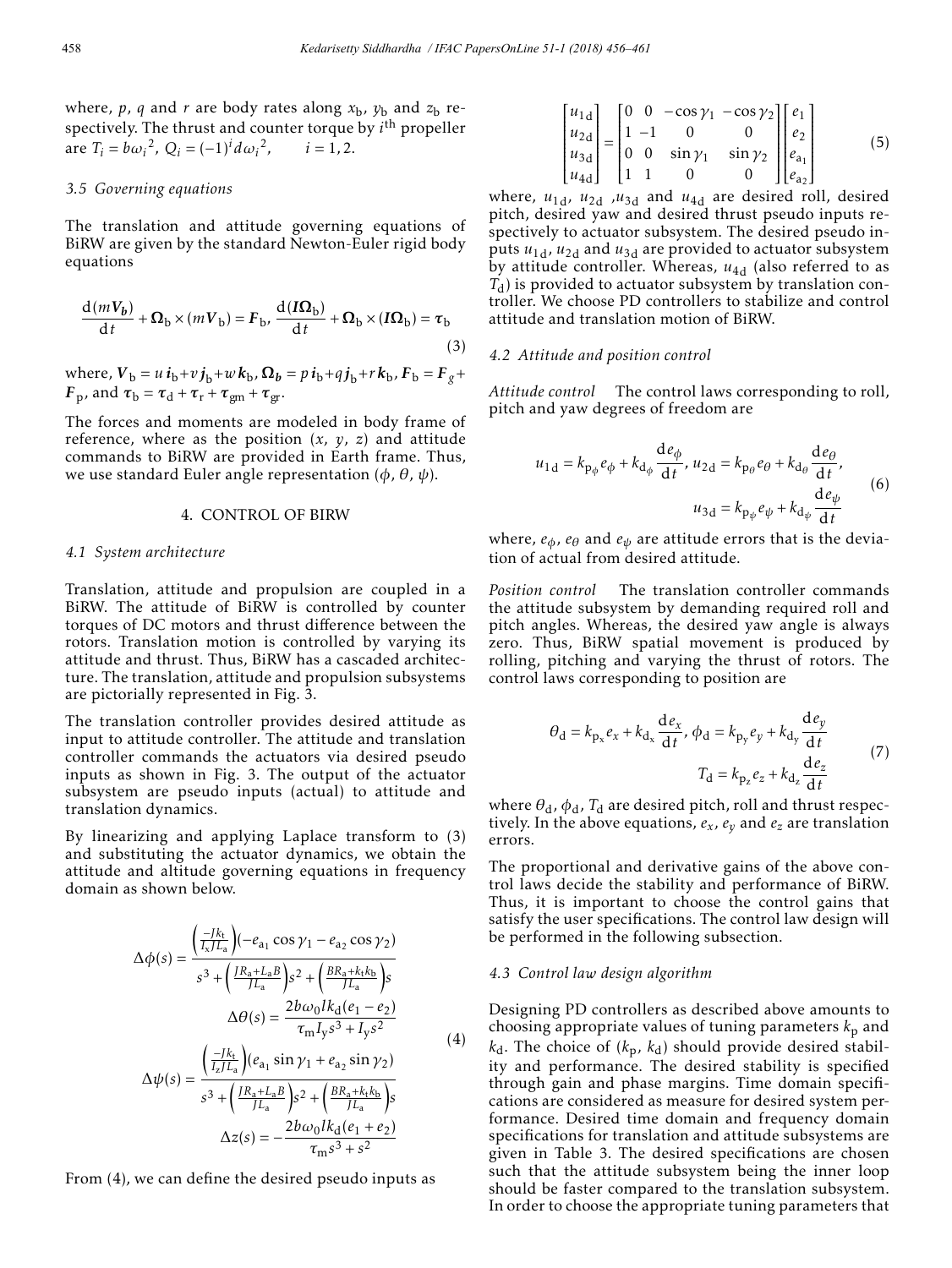

Fig. 3. BiRW system architecture

will result in a controller satisfying desired specifications, one can perform a brute force search over the  $k_p - k_d$ plane. To save computational effort, we employ PSO.

PSO is a meta heuristic optimization technique that optimizes a cost function through an iterative process. It starts with a set of particles (solution candidates) scattered in the search domain. Each particle has a cost associated with it which is equal to the value of the cost function evaluated at that point in the search domain where the particle is. During every iteration step, the particles move in the search domain according to some law that takes into account the current cost of the particles and the best cost that a particle has encountered in previous iterations. Such a law usually gives a probabilistic guarantee that after sufficient number of iterations, all the particles will converge to a single point which also will be the global minimum of the cost function Yuhui (1998).

Table 3. Desired specifications

| Specification                | Attitude           | Translation        |
|------------------------------|--------------------|--------------------|
| Overshoot $(o_{\rm sd})$     | O                  |                    |
| Undershoot $(u_{s_d})$       |                    |                    |
| Settling time $(t_{\rm Sd})$ | 0.6 <sub>sec</sub> | 3 sec              |
| Rise time $(t_{r_d})$        | $0.3$ sec          | 1.5 <sub>sec</sub> |
| Gain margin $(G_d)$          | > 8 dB             | > 6 dB             |
| Phase margin $(P_d)$         | $>60^{\circ}$      | $> 40^{\circ}$     |

We use PSO algorithm to select tuning parameters for PD controllers for all degrees of freedom.The cost function used is one that will minimize the difference between achieved and desired performance.

$$
\Gamma = (u_s - u_{s_d})^2 + (o_s - o_{s_d})^2 + (t_s - t_{s_d})^2 + (r_s - r_{s_d})^2 + (o_s - \min(G, G_d))^2 + (P_d - \min(P, P_d))^2
$$
(8)

*PSO Algorithm* The PSO algorithm employed is given in Algorithm 1. In order to increase the probability of achieving global minimum, once the convergence is achieved, we store the optimal control gains to which the particles converged and scatter the particles to repeat the optimization process. Such process of scattering is done *lScatter* times. In the end, we consider the minimum cost of all the scatter iterations.

*PSO Results* Convergence plot of PSO iterations for roll controller is shown in Fig. 4. The gain values and correAlgorithm 1 PSO algorithm

- 1: Input: Desired specifications, Open loop transfer function
- 2: Output: Gains with least cost for every scatter iteration
- 3: procedure
- 4: for  $k = 1$  to lScatter do

5: Initialize *nParticle* particles with random locations on  $k_p$  -  $k_d$  plane within the given bounds.

- 6: **for**  $i = 1$  to mIteration **do**
- 7: **for**  $i = 1$  to nParticle **do**
- 8: Evaluate close loop transfer function using the particle location  $\left(k_\mathrm{p}(i), k_\mathrm{d}(i)\right)$ .
- 9: Calculate  $o_s$ ,  $u_s$ ,  $t_s$ ,  $t_r$ ,  $G$  and  $P$  from closed loop transfer function.
- 10: Evaluate  $\Gamma(i)$  using (37).

11: 
$$
[l_{p}(i), l_{d}(i)] \longleftarrow \text{argmin}\left( \text{lMin}(i), \Gamma(i) \right)
$$

12: 
$$
lMin(i) \longleftarrow min(lMin(i), \Gamma(i))
$$

13. 
$$
k_{\text{p}}(i) = c_1 (l_{\text{p}}(i) - k_{\text{p}}(i)) + c_2 (g_{\text{p}} - k_{\text{p}}(i)) +
$$

 $k_{\rm p}(i)$ 

14: 
$$
k_{d}(i) = c_{1}(l_{d}(i) - k_{d}(i)) + c_{2}(g_{d} - k_{d}(i)) +
$$

 $k_d(i)$ 15: end for

16: 
$$
[g_p, g_d] \longleftarrow argmin(gMin,min(\Gamma))
$$

- 17: gMin ← min(gMin,min(Γ))
- 18: end for
- 19: return [*g*p*,g*d,gMin] as *k*th scatter iteration result
- 20: end for
- 21: end procedure

sponding cost for roll and pitch controllers are shown in Table 4.

The Table 5 shows us the optimal control gains obtained from PSO algorithm for all degrees of freedom. The cost for roll degree of freedom is comparatively much lower than pitch because the desired performance in terms of rise time and settling time could not be achieved. This is because the actuator (BLDC motor) that controls the pitch has lower bandwidth compared to actuator (DC motor) that controls the roll. The reason for such choice of actuators is explained in detail in attitude and translation control simulation results.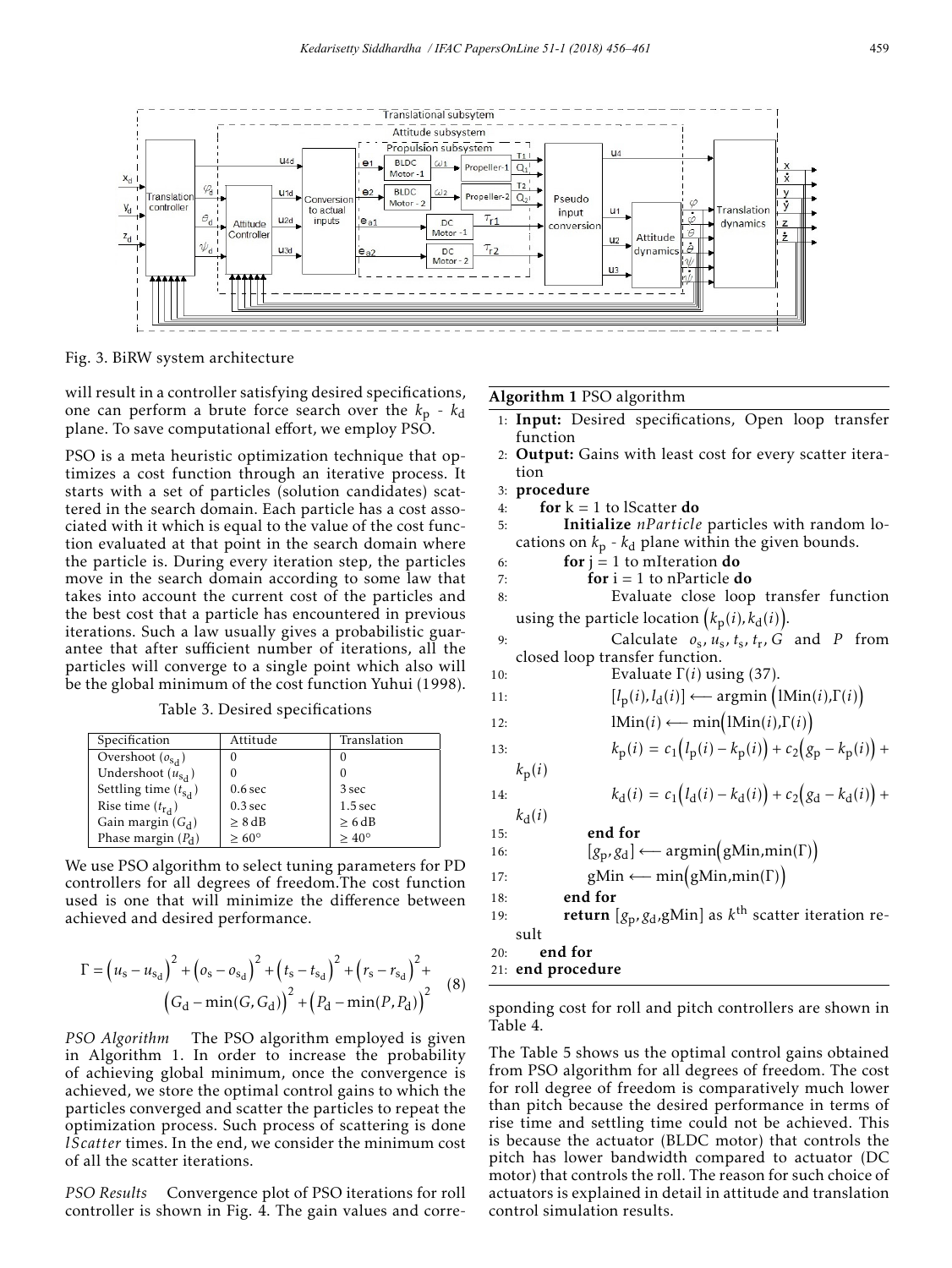

Fig. 4. Scatter - convergence of particles

Table 4. Roll and pitch controller gains and cost from PSO

| Scatter        | gains<br>Roll                                    | Cost      | Pitch control gains                              | Cost   |
|----------------|--------------------------------------------------|-----------|--------------------------------------------------|--------|
| itera-         | $(k_{\mathbf{p}_{\phi}}, k_{\mathbf{d}_{\phi}})$ |           | $(k_{\mathbf{p}_\theta}, k_{\mathbf{d}_\theta})$ |        |
| tion           |                                                  |           |                                                  |        |
| 1              | $(-44.9, -91.6)$                                 | 0.4486    | $(0.93e-5, 0.0575)$                              | 6.6319 |
| 2              | $(-44.9, -91.6)$                                 | 0.4486    | $(0.47e-5, 0.0550)$                              | 6.5154 |
| 3              | $(-32.1, -0.27)$                                 | $0.61e-3$ | $(0.47e-5, 0.0550)$                              | 6.5154 |
| $\overline{4}$ | $(-32.1, -0.27)$                                 | $0.61e-3$ | $(0.47e-5, 0.0550)$                              | 6.5154 |
| 5              | $(-32.1, -0.27)$                                 | $0.61e-3$ | $(0.47e-5, 0.0550)$                              | 6.5154 |

Table 5. Optimal control gains from PSO algorithm

| Control gains                                | Value                |
|----------------------------------------------|----------------------|
| $(k_{\rm p_{\phi}}, k_{\rm d_{\phi}})$       | $(-32.1, -0.271)$    |
| $(k_{\text{p}_\theta}, k_{\text{d}_\theta})$ | $(0.47e-5, 0.0550)$  |
| $(k_{\mathrm{p}_\psi}, k_{\mathrm{d}_\psi})$ | $(-230.67, -2.02)$   |
| $(k_{p_x}, k_{d_x})$                         | $(-0.04, -0.105)$    |
| $(k_{\rm pv}, k_{\rm dy})$                   | (0.67, 0.4708)       |
| $(k_{p_7}, k_{d_7})$                         | $(-0.8100, -1.6200)$ |

The reason for which negative values of control gains obtained from PSO algorithm in Table 5 is purely due to the choice of convention of reference frames. The simulation results for attitude command tracking and position command tracking using the optimal control gains shown in Table 5 is shown in the subsequent subsection.

## *4.4 Simulation results*



Fig. 5. Attitude control

*Attitude control* BiRW attitude control simulation results along with actuator inputs are shown in Fig. 5. We can observe from the plots in Fig. 5, that the roll and yaw responses obtained are comparatively faster than pitch response despite the fact that the desired specifications are same. This is due to difference in actuator time constants. The DC motors chosen are much faster compared to BLDC motors. In order to have faster pitch response, we need to choose BLDC motor of higher bandwidth. However, BLDC motors with high bandwidth cannot provide high torque. BLDC motors with high torque requirements needs to be larger in size (more number of coils), thus larger the rotor inertia and slow speed response (low bandwidth). Thus, the maximum speed at which the high bandwidth motors can rotate with propellers on will reduce, leading to low thrust capabilities.







Fig. 7. Way-point tracking

*Position control* Position control simulation results and corresponding attitude plots for individual translation degree of freedom are shown in Fig. 6. The effect of actuator dynamics is also reflected in position control as shown in Fig. 6. As the forward motion is controlled by pitch attitude, forward translation degree of freedom is slower compared to vertical and side translation degree of freedom.

*Way-point tracking* We put together the translation and attitude subsystems to achieve way-point tracking. We consider a way point as desired spatial coordinates to be